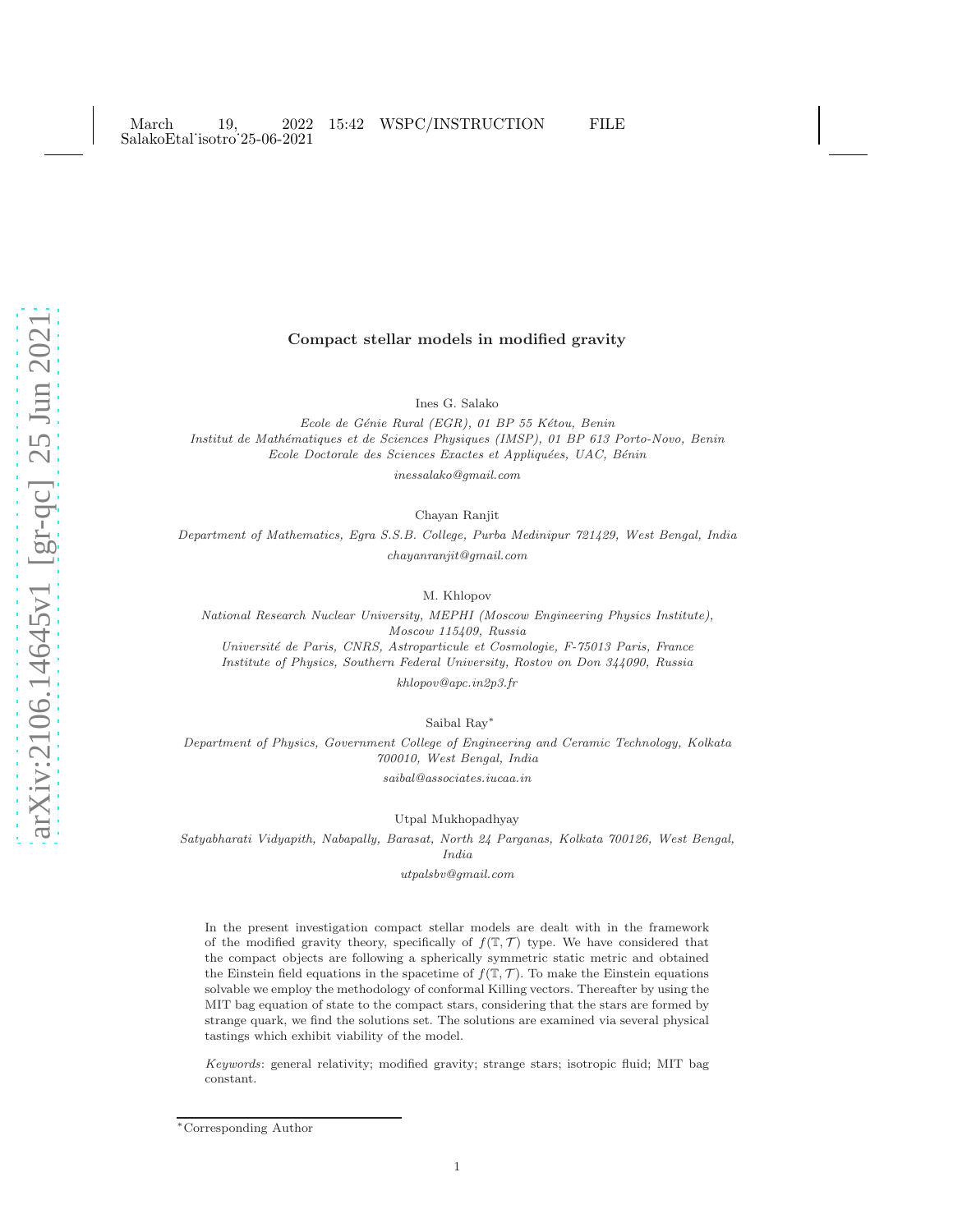#### 1. Introduction

2

More than a century has elapsed since Schwarzschild  $^{1,2}$  $^{1,2}$  $^{1,2}$  $^{1,2}$  $^{1,2}$  found the first ever solution of the Einstein Field Equations (EFE) for a spherically symmetric, static, isotropic, uncharged fluid distribution immediately after the publication of Einstein's General Theory of Relativity (GTR). Afterwards, during this long period, various other solutions of EFE including the following two famous  $3.4$  $3.4$  $3.4$  were obtained and it was found  $5$  that for static, spherically symmetric configuration, only 16 out of 127 solutions are acceptable. It has been also proved beyond doubt that GTR is a formidable weapon for tackling various astrophysical as well as cosmological issues where gravity plays a dominant role. In the late stage evolution of stars, GTR is used since due to abnormally high density of stellar body at this stage, gravity becomes the main force to reckon with. Previously it was thought that white dwarf, neutron star and black hole were the only three possible options through which a star could end its stellar life. But, now it has been found that strange quark star can also be a stellar corpse in the late stage evolution through conver-<br>sion of neutrons to u, d and s quarks  $6,7,8$  $6,7,8$  $6,7,8$  $6,7,8$ , of which mostly are strange quarks. Apart from quarks, some electron type leptons may be present in stars made of quark matter. It may be mentioned that quark matter is more stable than ordinary matter and very massive neutron stars usually reduce to black holes whereas low mass neutron stars may become quark stars.

Although GTR has been very successful in explaining a number of physical phenomena and till now it is used by majority of researchers for their investigations in cosmological and astrophysical problems, however this theory is not totally free from its limitations. Apart from its inherent problem of singularity  $9$ , GTR cannot explain properly the present observational evidence of accelerating universe without invoking the idea of dark energy and dark matter whose exact entity is unknown till date  $10,11,12,13,14,15,16,17,18,19$  $10,11,12,13,14,15,16,17,18,19$  $10,11,12,13,14,15,16,17,18,19$  $10,11,12,13,14,15,16,17,18,19$  $10,11,12,13,14,15,16,17,18,19$  $10,11,12,13,14,15,16,17,18,19$  $10,11,12,13,14,15,16,17,18,19$  $10,11,12,13,14,15,16,17,18,19$  $10,11,12,13,14,15,16,17,18,19$  $10,11,12,13,14,15,16,17,18,19$  $10,11,12,13,14,15,16,17,18,19$  $10,11,12,13,14,15,16,17,18,19$  $10,11,12,13,14,15,16,17,18,19$  $10,11,12,13,14,15,16,17,18,19$  $10,11,12,13,14,15,16,17,18,19$  $10,11,12,13,14,15,16,17,18,19$  $10,11,12,13,14,15,16,17,18,19$  $10,11,12,13,14,15,16,17,18,19$ . To alleviate this problem, in recent years, some modifications have been made in the geometrical part of EFE. This means that the Einstein-Hilbert action is modified by introducing a generalised functional form of the Lagrangian density. In recent years, this new gravitational theory, named as modified gravity, has been used for addressing various issues in the gravitational researches. There are many variants of modified gravity, viz.  $f(R)$  gravity  $^{20,21,22,23,24}$  $^{20,21,22,23,24}$  $^{20,21,22,23,24}$  $^{20,21,22,23,24}$  $^{20,21,22,23,24}$  $^{20,21,22,23,24}$  $^{20,21,22,23,24}$  $^{20,21,22,23,24}$  $^{20,21,22,23,24}$ ,  $f(T)$  gravity  $^{25,26}$  $^{25,26}$  $^{25,26}$ ,  $f(G)$  gravity  $^{27,28,29}$  $^{27,28,29}$  $^{27,28,29}$  $^{27,28,29}$  $^{27,28,29}$ ,  $f(R,\mathcal{T})$  gravity  $^{30,31,32,33,34,35,36,37,38,39}$  $^{30,31,32,33,34,35,36,37,38,39}$  $^{30,31,32,33,34,35,36,37,38,39}$  $^{30,31,32,33,34,35,36,37,38,39}$  $^{30,31,32,33,34,35,36,37,38,39}$  $^{30,31,32,33,34,35,36,37,38,39}$  $^{30,31,32,33,34,35,36,37,38,39}$  $^{30,31,32,33,34,35,36,37,38,39}$  $^{30,31,32,33,34,35,36,37,38,39}$  $^{30,31,32,33,34,35,36,37,38,39}$  $^{30,31,32,33,34,35,36,37,38,39}$  $^{30,31,32,33,34,35,36,37,38,39}$  $^{30,31,32,33,34,35,36,37,38,39}$  $^{30,31,32,33,34,35,36,37,38,39}$  $^{30,31,32,33,34,35,36,37,38,39}$  $^{30,31,32,33,34,35,36,37,38,39}$  $^{30,31,32,33,34,35,36,37,38,39}$  $^{30,31,32,33,34,35,36,37,38,39}$  $^{30,31,32,33,34,35,36,37,38,39}$ ,  $f(\mathbb{T},\mathcal{T})$ gravity  $40,41,42,43,44,45$  $40,41,42,43,44,45$  $40,41,42,43,44,45$  $40,41,42,43,44,45$  $40,41,42,43,44,45$  $40,41,42,43,44,45$  $40,41,42,43,44,45$  $40,41,42,43,44,45$  $40,41,42,43,44,45$  $40,41,42,43,44,45$ ,  $f(R, G)$  gravity  $46$  etc. where R, T, T and G are scalar curvature, torsion scalar, trace of the energy-momentum tensor and Gauss-Bonnet scalar respectively.

Starting from the work of Schwarzschild  $1,2$  $1,2$  $1,2$  previously only isotropic stellar models were considered. But, Ruderman [47](#page-12-4) first demonstrated that anisotropy can develop in a star with density  $10^{15}$  gm/cc or more. After this seminal work Herrera et al.  $^{48}$  $^{48}$  $^{48}$  studied the nature of anisotropy in a self-gravitating system. Anisotropy means that the radial and tangential pressures in a star are different which can affect the energy density (and hence space-time geometry), the total mass, the gravitational redshift and the frequency of the fundamental mode of compact stars. Anisotropic stellar models have been investigated by several workers within the framework of GTR [49](#page-12-6),[50](#page-12-7),[53](#page-12-8),[51](#page-12-9),[52](#page-12-10),[54](#page-12-11),[55](#page-12-12) as well as by using modified gravity [56](#page-12-13),[57](#page-12-14),[58](#page-12-15),[59](#page-12-16),[60](#page-12-17),[61](#page-12-18),[62](#page-12-19),[63](#page-12-20),[64.](#page-12-21) Rahaman et al. [65](#page-12-22) have studied anisotropic strange star using GTR and Deb et al. [66](#page-12-23),[67](#page-12-24) have studied anisotropic as well as isotropic strange stars in  $f(R, \mathcal{T})$  gravity. Recently, Salako et al. <sup>68</sup>, have studied anisotropic strange star model using  $f(T, \mathcal{T})$  gravity. So, the present investigation can be regarded as a complementary work of the paper of Salako et al. [68.](#page-12-25) Both the works have been performed for strange star model under  $f(\mathbb{T}, \mathcal{T})$  gravity but in the present paper we are considering isotropic fluid sphere which is treated with the method of conformal Killing vectors to solve the EFE in a more efficient way.

Choice of equation of state (EOS) is an important factor for cosmological as well as astrophysical investigations. MIT bag model is a favourite choice of researchers as an EOS. It has been used by several workers within GTR  $54,55,53$  $54,55,53$  $54,55,53$  $54,55,53$  $54,55,53$  and modified gravity [65](#page-12-22),[69](#page-12-26),[63.](#page-12-20) The bag constant involved in this EOS affects the energy-momentum tensor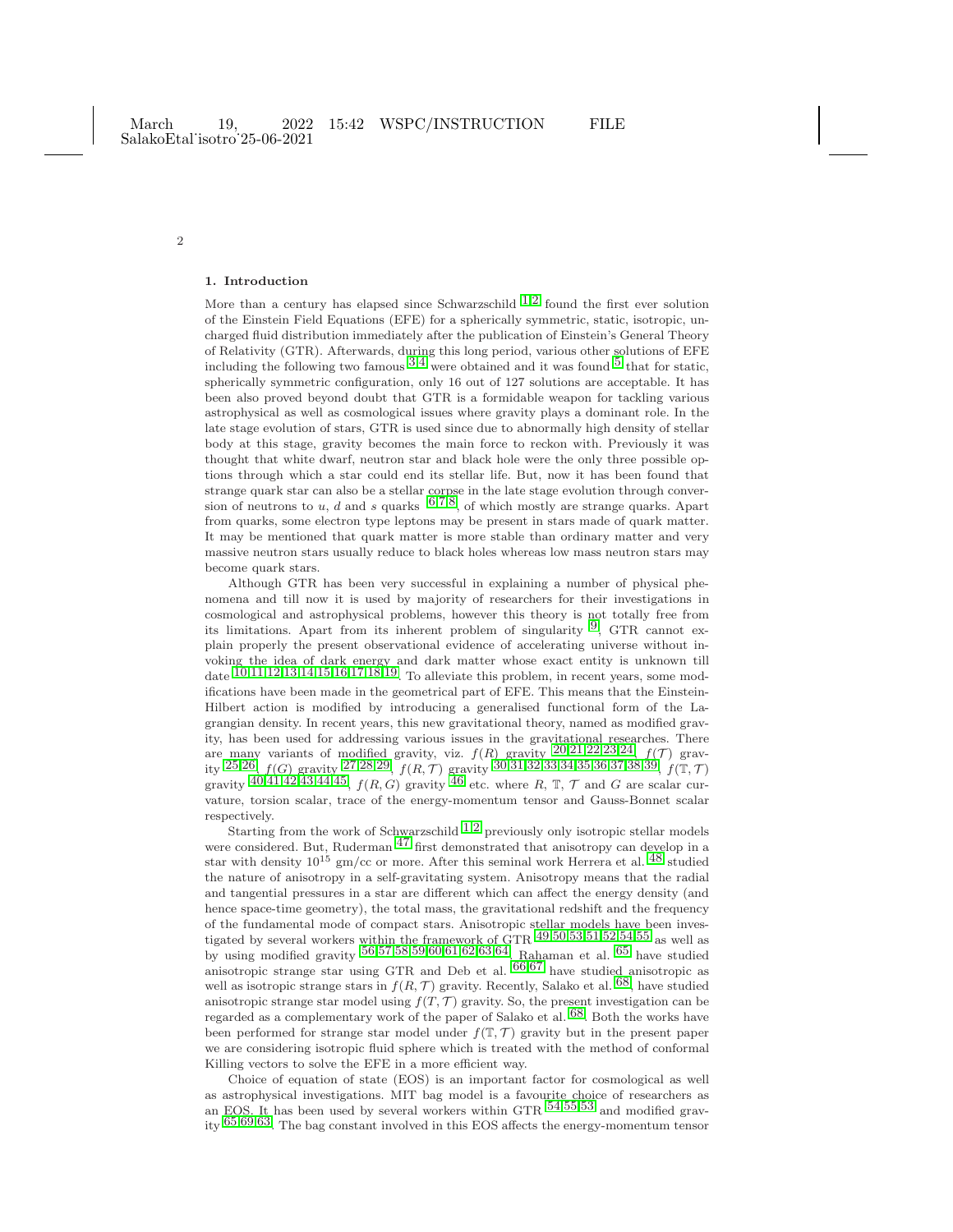and hence the space-time geometry of the star as well  $70$ . For this reason, in spite of its ad hoc nature, this EOS has been used extensively. In the present work, EOS of MIT bag model is used along with the usual pressure density relation  $p = \omega \rho$  for compact stars.

The present work is organized as follows. In Section 2, basic mathematical formalism of  $f(\mathbb{T}, \mathcal{T})$  gravity and formulation of the field equations have been done. In Section 3, the field equations are solved to determine parameters, like  $p_{eff}$ ,  $\rho_{eff}$ ,  $\nu(r)$ ,  $\lambda(r)$  and  $m(r)$ , while various physical features, viz. fulfillment of the energy condition, massradius relation, stability analysis etc. are presented in several subsections of Section 4. The Section 5 is exclusively for some concluding remarks.

## 2. Einstein's field equations in  $f(\mathbb{T}, \mathcal{T})$  gravity

The Einstein field equations for  $f(\mathbb{T}, \mathcal{T})$  reduces to <sup>[71](#page-12-28)</sup>

<span id="page-2-0"></span>
$$
G_{\mu\nu} = 8\pi T_{\mu\nu}^{eff},\tag{1}
$$

where

$$
T_{\mu\nu}^{eff} = g_{\mu\nu} \left[ \frac{\left( -\varpi \left( \rho - 3p \right) + 2\Lambda \right)}{16\pi} + \frac{\varpi p}{8\pi} \right] + T_{\nu\mu} \left( 1 + \frac{\varpi}{8\pi} \right). \tag{2}
$$

Also, the covariant derivative of Eq. [\(1\)](#page-2-0) can be provided as

<span id="page-2-2"></span>
$$
\nabla_{\mu}T_{\nu}{}^{\mu} = \frac{1}{\left(4\pi + (1/2)\varpi\right)} \left\{ \frac{\varpi}{4} \left(\partial_{\nu}\mathcal{T}\right) - \frac{\varpi}{2} \partial_{\nu}p \right\}.
$$
 (3)

Hence under the line element of spherically symmetric and static spacetimes

<span id="page-2-3"></span>
$$
ds^{2} = e^{\nu(r)}dt^{2} - e^{\lambda(r)}dr^{2} - r^{2}(d\theta^{2} + \sin^{2}\theta d\phi^{2})
$$
\n(4)

the modified Einstein field equations and the torsion scalar can be written as  $\rm ^{68}$  $\rm ^{68}$  $\rm ^{68}$ 

$$
G_0^0 = \frac{e^{-\lambda}}{r^2}(-1 + e^{\lambda} + \lambda' r),\tag{5}
$$

$$
G_1^1 = \frac{e^{-\lambda}}{r^2}(-1 + e^{\lambda} - \nu'r),
$$
\n(6)

$$
G_2^2 = G_3^3 = \frac{e^{-\lambda}}{4r} [2(\lambda' - \nu') - (2\nu'' + \nu'^2 - \nu'\lambda')r],\tag{7}
$$

$$
T(r) = \frac{2e^{-\lambda}}{r^2} \left( e^{\lambda/2} - 1 \right) \left( e^{\lambda/2} - 1 - r\nu' \right),\tag{8}
$$

where the prime  $(')$  denotes the derivative with respect to the radial coordinate  $r$ .

From the above relationships we find the explicit form of the Einstein field equation [\(1\)](#page-2-0) as follows:

<span id="page-2-1"></span>
$$
e^{-\lambda} \left( \frac{\lambda'}{r} - \frac{1}{r^2} \right) + \frac{1}{r^2} = 8\pi \left\{ \left[ \frac{\left( -\varpi \left( \rho - 3p \right) + 2\Lambda \right)}{16\pi} + \frac{\varpi p}{8\pi} \right] + \rho \left( 1 + \frac{\varpi}{8\pi} \right) \right\} = 8\pi \rho^{eff},\tag{9}
$$

$$
e^{-\lambda} \left(\frac{\nu'}{r} + \frac{1}{r^2}\right) - \frac{1}{r^2} = -8\pi \left\{ \left[ \frac{\left(-\varpi \left(\rho - 3p\right) + 2\Lambda\right)}{16\pi} + \frac{\varpi p}{8\pi} \right] - p \left(1 + \frac{\varpi}{8\pi}\right) \right\} = 8\pi p^{eff},\tag{10}
$$

where the primes denote the differentiation with respect to the radial coordinate  $r$ . Here  $\rho^{eff}$  and  $p^{eff}$ , the effective density and pressure of the matter distribution, respectively, are given by

$$
\rho^{eff} = \rho + \frac{\varpi \rho}{16\pi} + \frac{5\varpi p}{16\pi} + \frac{\Lambda}{4\pi},\tag{11}
$$

$$
p^{eff} = p + \frac{\varpi \rho}{16\pi} - \frac{3\varpi p}{16\pi} - \frac{\Lambda}{4\pi}.
$$
\n<sup>(12)</sup>

3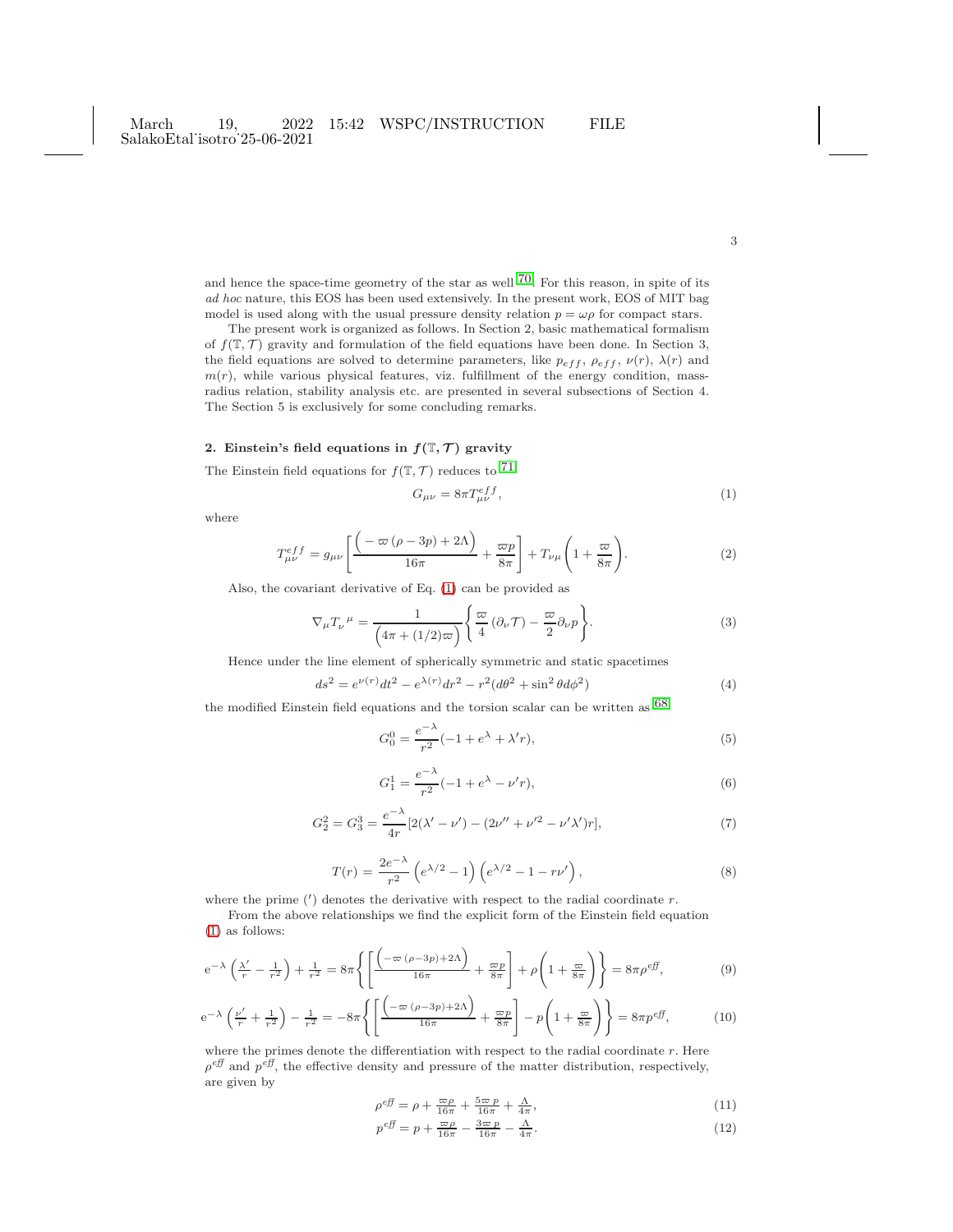We assume that the SQM distribution inside the strange stars is governed by the simple phenomenological MIT Bag model EOS  $^{70}$ . In bag model, by introducing ad hoc bag function all the corrections of energy and pressure functions of SQM have been maintained. We also consider that the quarks are non-interacting and massless in a simplified bag model. The quark pressure therefore can be defined as

<span id="page-3-0"></span>
$$
p = \sum_{f=u,d,s} p^f - B,\tag{13}
$$

where  $p<sup>f</sup>$  is the individual pressure of the up  $(u)$ , down  $(d)$  and strange  $(s)$  quark flavors and  $B$  is the vacuum energy density (also well known as Bag constant) which is a constant quantity within a numerical range. In the present article we consider the value of Bag constant as  $B = 83 \ MeV/fm^3 \ \frac{53}{72,73,74}$  $B = 83 \ MeV/fm^3 \ \frac{53}{72,73,74}$  $B = 83 \ MeV/fm^3 \ \frac{53}{72,73,74}$  $B = 83 \ MeV/fm^3 \ \frac{53}{72,73,74}$  $B = 83 \ MeV/fm^3 \ \frac{53}{72,73,74}$  $B = 83 \ MeV/fm^3 \ \frac{53}{72,73,74}$  $B = 83 \ MeV/fm^3 \ \frac{53}{72,73,74}$ .

Now the individual quark pressure  $(p^f)$  can be defined as  $p^f = \frac{1}{3}p^f$ , where  $p^f$  is the energy density of the individual quark flavor. Hence, the energy density,  $\rho$  of the de-confined quarks inside the bag is given by

<span id="page-3-1"></span>
$$
\rho = \sum_{f=u,d,s} \rho^f + B. \tag{14}
$$

Using Eqs. [\(13\)](#page-3-0) and [\(14\)](#page-3-1) we have the EOS for SQM given as

$$
p = \frac{1}{3}(\rho - 4B). \tag{15}
$$

It is observed that ignoring critical aspects of the quantum particle physics in the framework of GR several authors [77](#page-12-32),[78](#page-12-33),[79](#page-13-0),[80](#page-13-1),[81](#page-13-2),[82](#page-13-3),[83](#page-13-4),[84](#page-13-5) successfully have been introduced this simplified form of the MIT Bag EOS to study stellar systems made of SQM.

To have non-singular monotonically decreasing matter density inside the spherically symmetric stellar system, following Mak and Harko  $85$ , we assume simplified form of  $\rho$ given as

$$
\rho(r) = \rho_c \left[ 1 - \left( 1 - \frac{\rho_0}{\rho_c} \right) \frac{r^2}{R^2} \right],\tag{16}
$$

where  $\rho_c$  and  $\rho_0$  are constants and denote the maximum and minimum values of  $\rho$  at the center and on the surface, respectively.

We define the mass function of the spherically symmetric stellar system as

<span id="page-3-2"></span>
$$
m(r) = 4\pi \int_0^r \rho_{eff}(r) r^2 dr.
$$
 (17)

At this juncture we consider the Schwarzschild metric to represent the exterior spacetime of our system given as

$$
ds^{2} = \left(1 - \frac{2M}{r}\right)dt^{2} - \frac{dr^{2}}{\left(1 - \frac{2M}{r}\right)} - r^{2}(d\theta^{2} + \sin^{2}\theta d\phi^{2}),
$$
\n(18)

where M is the total mass of the stellar system.

Now, substituting Eq. [\(17\)](#page-3-2) into Eq. [\(9\)](#page-2-1) we find

$$
e^{-\lambda(r)} = 1 - \frac{2m}{r}.\tag{19}
$$

Also the conservation equation [\(3\)](#page-2-2)<br>in  $f(\mathbb{T},\mathcal{T})$  gravity takes the form as follows

<span id="page-3-4"></span>
$$
p' + \frac{\nu'}{2}(p+\rho) = \frac{1}{\left(4\pi + (1/2)\varpi\right)} \left\{ \frac{\varpi\rho'}{4} - \frac{5\varpi p'}{4} \right\}.
$$
 (20)

The essential stellar structure equations required to describe static and charged spherically symmetric sphere in  $f(R, \mathcal{T})$  gravity theory are given by

<span id="page-3-3"></span>
$$
\frac{dm}{dr} = 4\pi r^2 \rho^{eff},
$$
\n
$$
\frac{dp}{dr} = \frac{1}{\left[1 + \frac{\varpi}{16\pi + 2\varpi} \left(5 - \frac{d\rho}{dp}\right)\right]} \left\{ - (\rho + p) \left[\frac{\left\{4\pi \, r \, p^{eff} + \frac{m}{r^2}\right\}}{\left(1 - \frac{2m}{r}\right)}\right] \right\}.
$$
\n(21)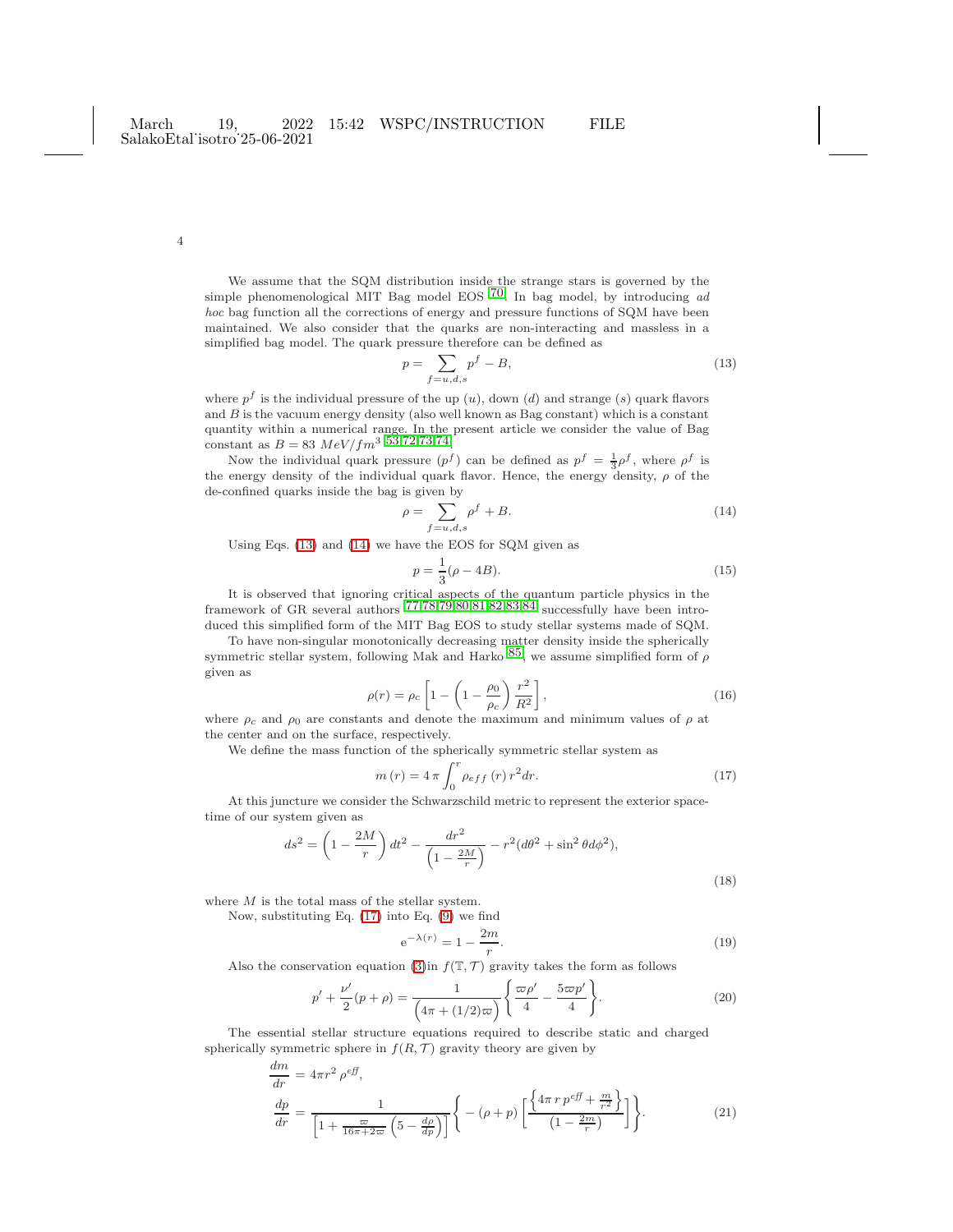# 3. Solution to the Einstein field equation in  $f(\mathbb{T}, \mathcal{T})$  gravity

The conformal Killing vector (CKV) is defined as

<span id="page-4-0"></span>
$$
\mathbf{L}_{\xi}g_{ij} = \xi_{i;j} + \xi_{j;i} = \psi g_{ij},\tag{22}
$$

where L is the Lie derivative operator, which describes the interior gravitational field of a star with respect to the vector field  $\xi$  and  $\psi$  is the conformal factor.

Let us consider that our static spherically symmetric spacetime admits an oneparameter group of conformal motion in above mentioned framework as background and also consider the metric given by Eq. [\(4\)](#page-2-3) which is conformally mapped onto itself along  $\xi$ .

Now from Eqs. [\(22\)](#page-4-0), we have

$$
\mathbf{L}_{\xi} g_{ik} = \xi_{i;k} + \xi_{k;i} = \psi g_{ik},\tag{23}
$$

where  $\xi_i = g_{ik}\xi^k$ , from which we find the following expression as follows:

$$
\xi^{1} \nu' = \psi,
$$
  
\n
$$
\xi^{1} \lambda' + 2\xi_{;1}^{1} = \psi,
$$
  
\n
$$
\xi^{1} = \frac{\psi r}{2},
$$
  
\n
$$
\xi^{2} = \text{constant},
$$
\n(24)

where 1 and 2 stand for  $r$  and  $\theta$  respectively.

From the above set of equations, we get

<span id="page-4-2"></span>
$$
e^{\nu} = C_2^2 r^2,
$$
\n(25)

<span id="page-4-1"></span>
$$
e^{\lambda} = \frac{C_3^2}{\psi^2},\tag{26}
$$

$$
\xi^i = C_1 \delta_2^i + \left[\frac{\psi r}{2}\right] \delta_1^i,\tag{27}
$$

where  $C_1$ ,  $C_2$  and  $C_3$  all are integrating constants.

Now, from Eqs.[\(9\)](#page-2-1) using Eqs.[\(26\)](#page-4-1) we have

<span id="page-4-3"></span>
$$
-\frac{2\psi\psi'}{rC_3^2} - \frac{\psi^2}{r^2C_3^2} + \frac{1}{r^2} = 8\pi\rho^{eff},\tag{28}
$$

where  $\rho^{eff} = \rho + \frac{\varpi \rho}{16\pi} + \frac{5\varpi p}{16\pi} + \frac{\Lambda}{4\pi}$ .

On the other hand, from Eqs.[\(10\)](#page-2-1) using Eqs. [\(25\)](#page-4-2) and [\(26\)](#page-4-1) we have

<span id="page-4-4"></span>
$$
\frac{3\psi^2}{r^2C_3^2} - \frac{1}{r^2} = 8\pi p^{eff},\tag{29}
$$

where  $p^{eff} = p + \frac{\varpi \rho}{16\pi} - \frac{3\varpi p}{16\pi} - \frac{\Lambda}{4\pi}$ .

To solve Eqs. [\(28\)](#page-4-3) and [\(29\)](#page-4-4) let us assume the equation state of fluid of normal matter as

<span id="page-4-5"></span>
$$
p = \omega \rho,\tag{30}
$$

where  $\omega$  ( $0 < \omega < 1$ ) is the equation of the state parameter.

Therefore, from Eqs. [\(28\)](#page-4-3) and [\(29\)](#page-4-4) with the help of Eq. [\(30\)](#page-4-5) we get

$$
\rho = \frac{1}{8\pi\epsilon_1} \left[ -\frac{2\psi\psi'}{rC_3^2} - \frac{\psi^2}{r^2C_3^2} + \frac{1}{r^2} - 2\Lambda \right]
$$
\n(31)

and

$$
\rho = \frac{1}{8\pi\epsilon_2} \left[ \frac{3\psi^2}{r^2 C_3^2} - \frac{1}{r^2} + 2\Lambda \right],
$$
\n(32)

where  $\epsilon_1 = 1 + \frac{\varpi}{16\pi} + \frac{5\omega\varpi}{16\pi} \neq 0$  and  $\epsilon_2 = \omega + \frac{\varpi}{16\pi} - \frac{3\omega\varpi}{16\pi} \neq 0$ .

5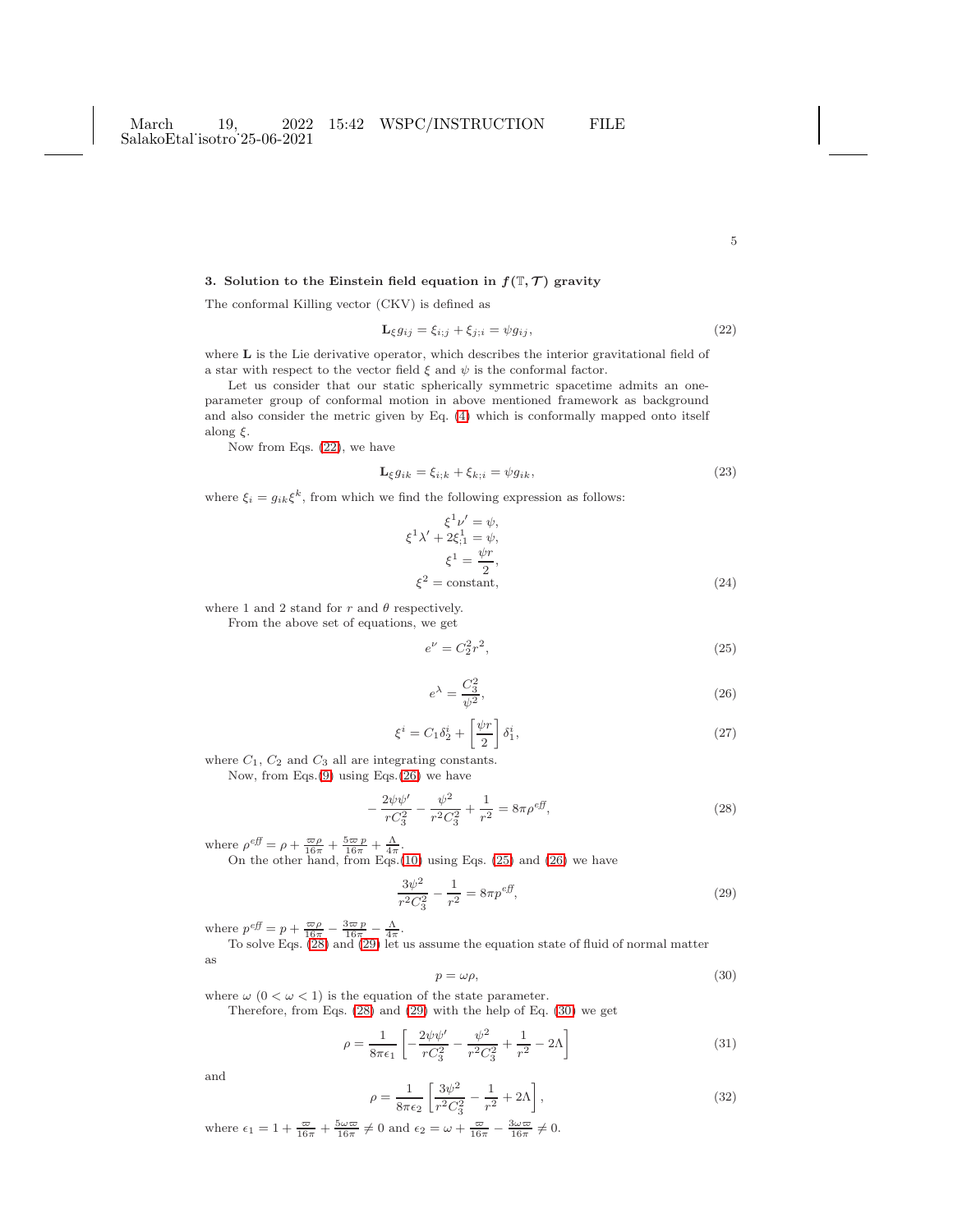Now, equating the above two expressions of the density  $\rho$  we have found the following differential equation in  $\psi$  as follows:

$$
2r\psi\psi' + \left(1 + 3\frac{\epsilon_1}{\epsilon_2}\right)\psi^2 = \left(1 + \frac{\epsilon_1}{\epsilon_2}\right)C_3^2 - 2\left(1 + \frac{\epsilon_1}{\epsilon_2}\right)\Lambda C_3^2r^2.
$$
 (33)

Solving one can get the following solution of  $\psi^2$  as:

<span id="page-5-0"></span>
$$
\psi^2 = C_3^2(\epsilon_1 + \epsilon_2) \left[ \frac{1}{3\epsilon_1 + \epsilon_2} - \frac{2\Lambda r^2}{3\epsilon_1 + 3\epsilon_2} \right],\tag{34}
$$

where  $\epsilon_1 = 1 + \frac{\varpi}{16\pi} + \frac{5\omega\varpi}{16\pi}$  and  $\epsilon_2 = \omega + \frac{\varpi}{16\pi} - \frac{3\omega\varpi}{16\pi}$ . Now from Eqs. [\(25\)](#page-4-2) and [\(26\)](#page-4-1) using Eq. [\(34\)](#page-5-0), we get

$$
\nu(r) = 2\ln(C_2 r) \tag{35}
$$

and

$$
\lambda(r) = 2\ln[C_3] - \ln\left[-\frac{C_3^2 \left(8\pi \left(-3(1+\omega) + 2r^2 \Lambda(3+\omega)\right) + \left(-3(1+\omega) + 4r^2 (\Lambda + 3\Lambda\omega)\right)\varpi\right)}{6\left(4\pi (3+\omega) + (1+3\omega)\varpi\right)}\right].
$$
\n(36)



Fig. 1. Variation of the metric potentials  $e^{\nu}$  and  $e^{\lambda}$  with respect to r (left panel) while variation of the metric potential  $e^{\lambda}$  for  $\overline{\omega} = 0.0, 0.5, 1.0, 1.5$  (right panel)

Again substituting the value of Eq. [\(34\)](#page-5-0) in Eqs. [\(28\)](#page-4-3) and [\(29\)](#page-4-4), we have

$$
\rho^{eff} = \frac{16\pi \left(1 + r^2 \Lambda (3 + \omega)\right) + \left(1 + 5\omega + 4r^2 (\Lambda + 3\Lambda \omega)\right) \varpi}{16\pi r^2 \left(4\pi (3 + \omega) + (1 + 3\omega)\varpi\right)}\tag{37}
$$

<span id="page-5-1"></span>
$$
p^{eff} = -\frac{16\pi \left(-\omega + r^2 \Lambda (3+\omega)\right) + \left(-1 + 3\omega + 4r^2 (\Lambda + 3\Lambda \omega)\right) \varpi}{16\pi r^2 \left(4\pi (3+\omega) + (1+3\omega)\varpi\right)}.
$$
\n(38)

From Eq. [\(21\)](#page-3-3) using Eq. [\(38\)](#page-5-1) we get

$$
m(r) = \frac{r\left(16\pi\left(3 + r^2\Lambda(3+\omega)\right) + \left(3 + 15\omega + 4r^2(\Lambda + 3\Lambda\omega)\right)\varpi\right)}{12\left(4\pi(3+\omega) + (1+3\omega)\varpi\right)} + d,\tag{39}
$$

where  $d$  is the integrating constant.

# 4. Physical features of compact stars in  $f(\mathbb{T}, \mathcal{T})$  gravity

In this section, we study some physical features of the compact star, in order to examine the physical validity and stability of the system in the  $f(\mathbb{T}, \mathcal{T})$  gravity.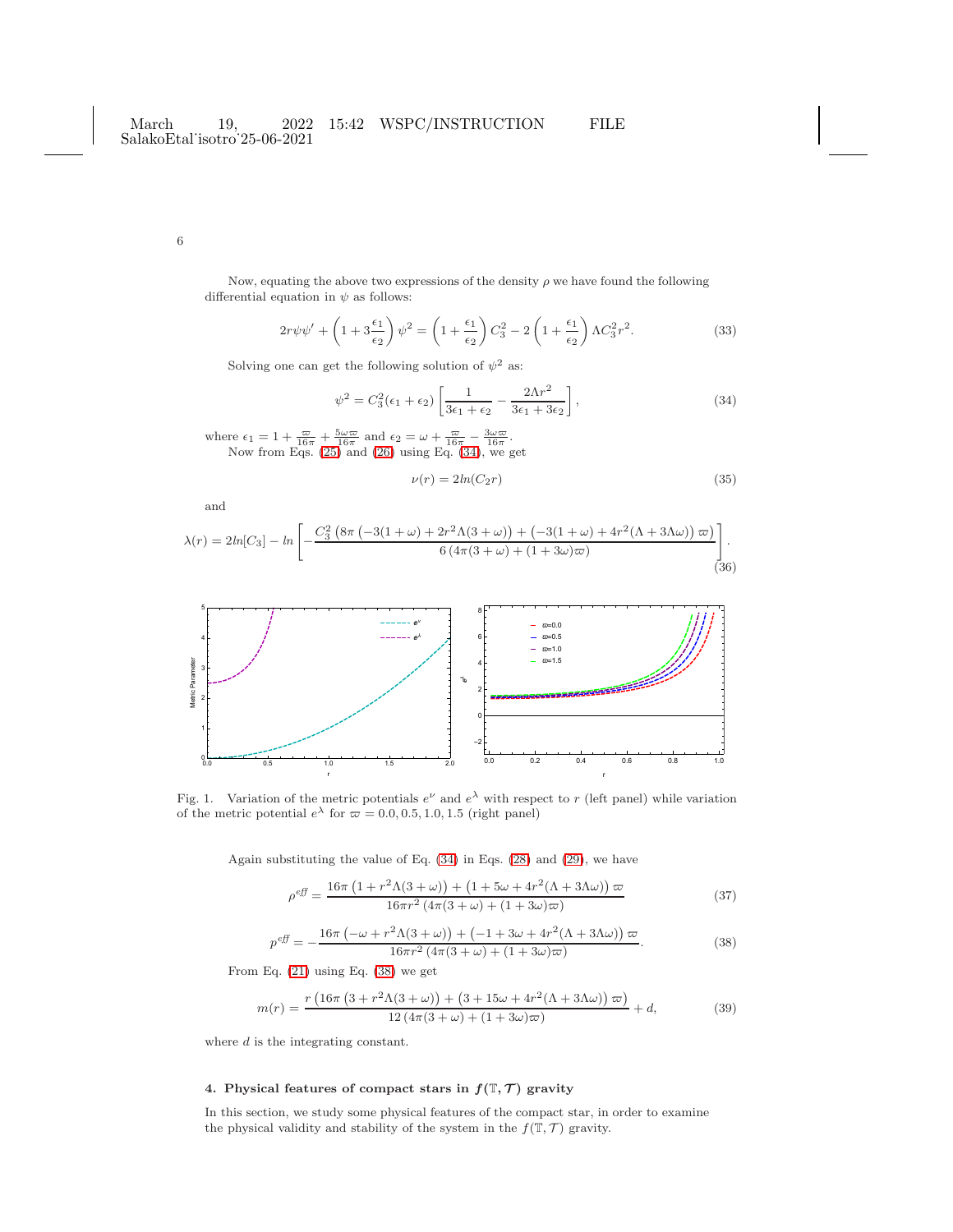

Fig. 2. Variations of the density  $\rho^{eff}$   $(km^{-2})$  and pressure  $p^{eff}$   $(km^{-2})$  with respect to the radial coordinate r (km) (upper panel) while their variations for  $\varpi = 0.0, 0.5, 1.0, 1.5$  (lower panels)

## 4.1. Energy conditions

In this subsection, we consider the following inequalities to check all the energy conditions whether these are satisfied or not and can be provided as follows:

$$
(i)NEC: \rho^{eff} + p_r^{eff} \ge 0, \rho^{eff} + p_t^{eff} \ge 0,
$$
  
\n
$$
(ii)WEC: \rho^{eff} + p_r^{eff} \ge 0, \rho^{eff} \ge 0, \rho^{eff} + p_t^{eff} \ge 0,
$$
  
\n
$$
(iii)SEC: \rho^{eff} + p_r^{eff} \ge 0, \rho^{eff} + p_r^{eff} + 2p_t^{eff} \ge 0.
$$
  
\n(40)

This is important to note that for the physical validity of the stellar configuration an isotropic fluid sphere, specifically composed of SQM, should satisfy the above mentioned energy conditions at all the interior points of the system [86.](#page-13-7) In Fig. 3 we have plotted the energy conditions which shows the expected physical features.

### 4.2. Mass-radius relation

The mass function within the radius r is given by

<span id="page-6-0"></span>
$$
M(r) = \int_0^r 4\pi \acute{r} \rho^{eff} d\acute{r} = \frac{1}{12}r \left( 4r^2 \Lambda + \frac{3\left(16\pi + \varpi + 5\omega\varpi\right)}{4\pi(3+\omega)\left(1+3\omega\right)\varpi} \right) \tag{41}
$$

It is to note that Buchdahl <sup>[87](#page-13-8)</sup> prescribed restriction on the upper bound of the mass to radius ratio in uncharged perfect fluid model which is  $\frac{2M}{R} < \frac{8}{9}$ . Based on Eq. [\(41\)](#page-6-0) Fig. 4 is the representative of the Mass-Radius relationship.

## 4.3. Stability Analysis

# 4.3.1. Modified TOV equation in  $f(\mathbb{T}, \mathcal{T})$  gravity theory

It is to note that based on the Einstein field equations Oppenheimer and Volkoff  $^3$  $^3$  derived a differential equation extending the work of Tolman  $\frac{4}{1}$  $\frac{4}{1}$  $\frac{4}{1}$  that describes the stellar structure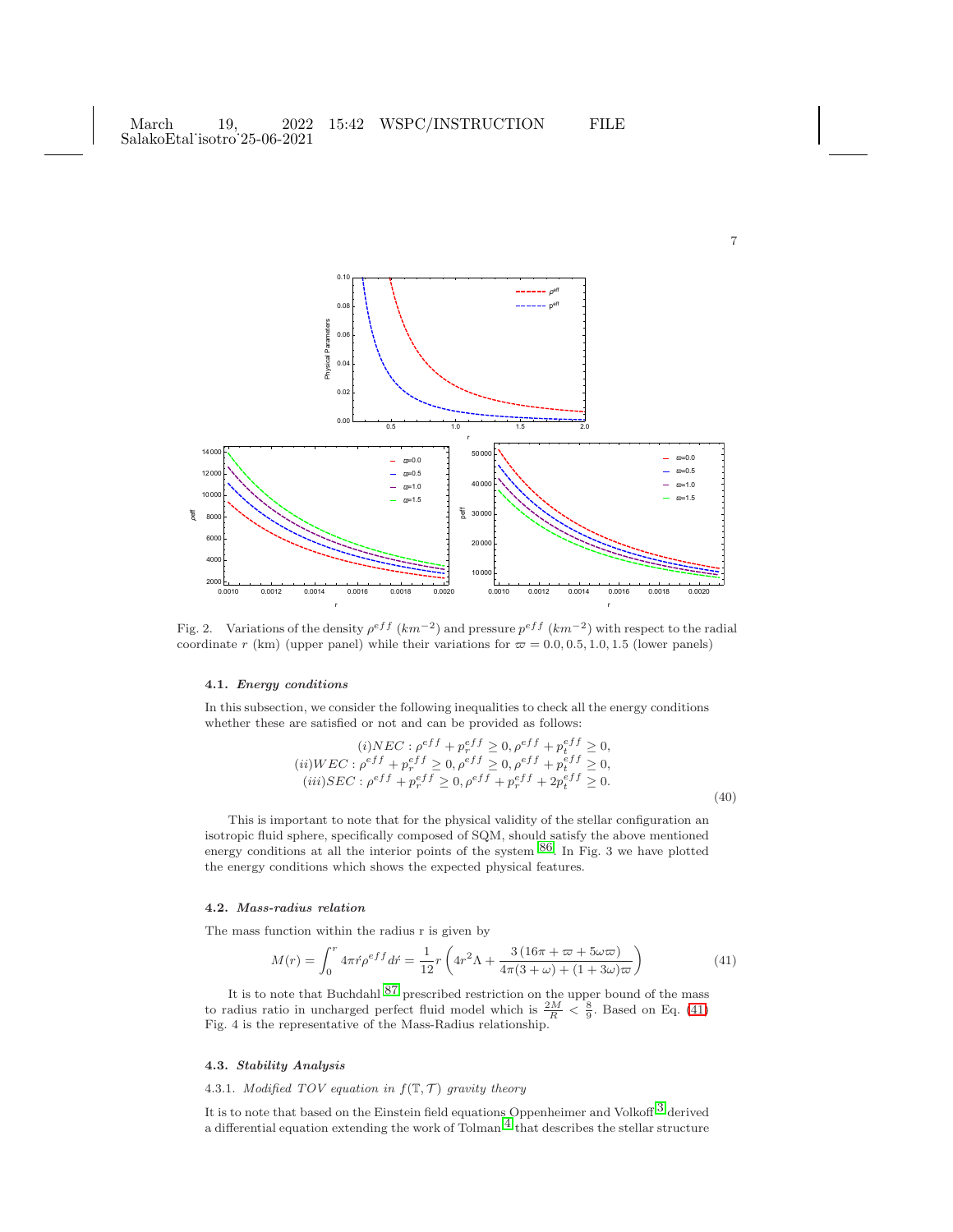

Fig. 3. Variations of all the energy conditions (upper panel) while variations of  $\rho^{eff} + p^{eff}$  $(km^{-2})$  and  $\rho^{eff} + 3p^{eff} (km^{-2})$  are shown with respect to the radial coordinate r (km) for  $\varpi = 0.0, 0.5, 1.0, 1.5$  (lower panels).



Fig. 4. Profile of the mass function  $M(r)$  (km) with respect to the radial coordinate r (km) for  $\varpi = 0.0, 0.5, 1.0, 1.5.$ 

of a compact object of static, isotropic material in hydrostatic equilibrium which is well known as the TOV equation. Rewriting the conservation Eq. [\(20\)](#page-3-4) for isotropic fluid distribution we have generalized the Tolman-Oppenheimer-Volkoff (TOV) equation as

$$
-\frac{\nu'}{2}(p^{eff} + \rho^{eff}) - \frac{dp^{eff}}{dr} + \frac{\varpi}{(16\pi + 2\varpi)} \left\{ (\rho^{eff})' - 5(p^{eff})' \right\} = 0.
$$
 (42)

Here one can get the usual form of TOV equation in the case of general relativity if  $\varpi = 0$ , however the above TOV equation in general can be described as

$$
F_g + F_h + F_x = 0,\t\t(43)
$$

where  $F_g$  is the gravitational force,  $F_h$  is the hydrostatic force and  $F_x$  is the additional force due to the modification of the gravitational Lagrangian of the standard Einstein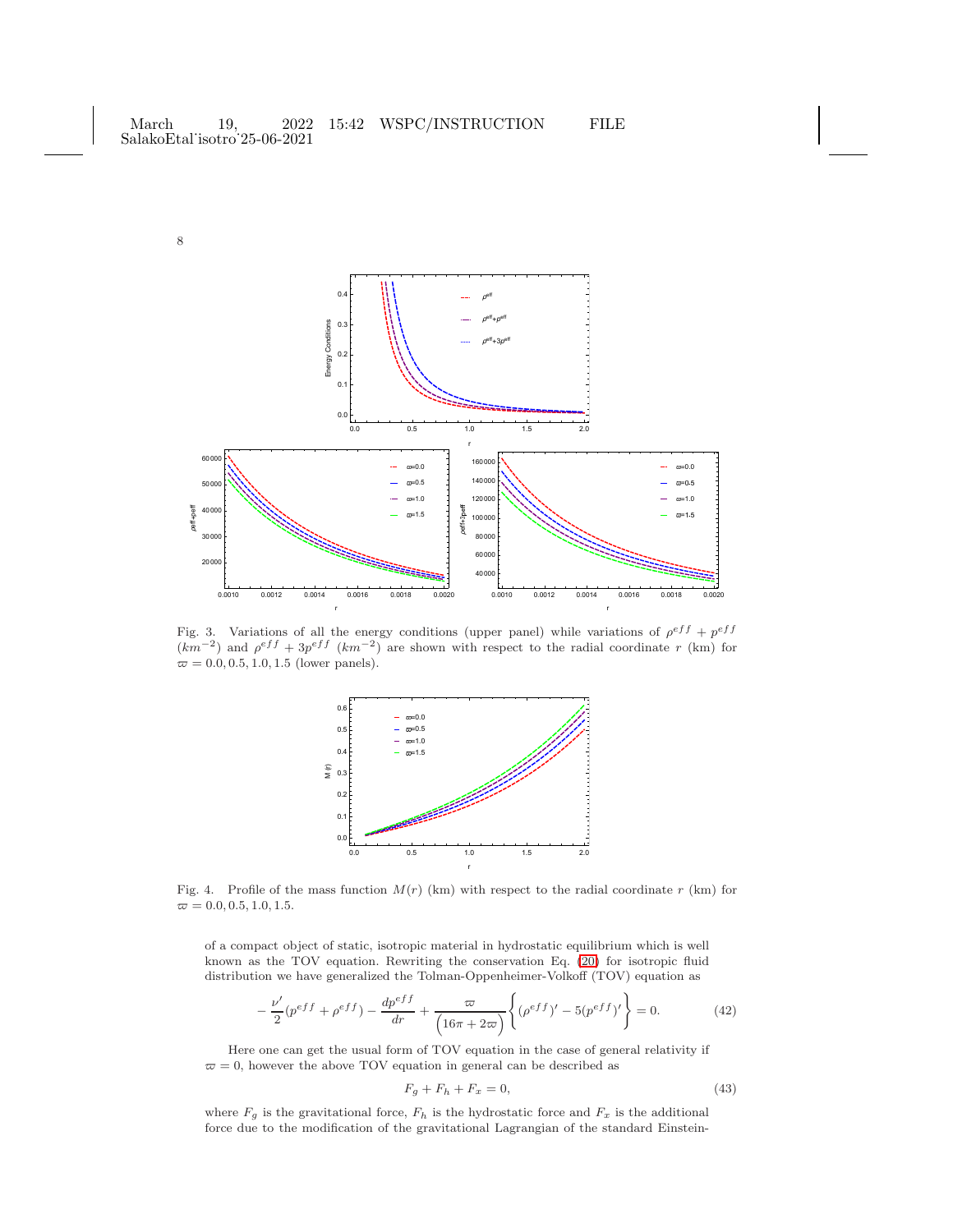Hilbert action and they are defined as

$$
F_g = -\frac{\nu'}{2} (p^{eff} + \rho^{eff}),
$$

$$
F_h = -\frac{dp^{eff}}{dr},
$$

$$
F_x = \frac{\varpi}{\left(16\pi + 2\varpi\right)} \left\{ (\rho^{eff})' - 5(p^{eff})' \right\}.
$$
(44)

9



Fig. 5. Profiles of the three different forces, viz. the gravitational force  $(F_q)$ , the hydrostatic force  $(F_h)$  and the additional force  $(F_x)$  are plotted against r (km) in general (upper left panel) while their variations for  $\varpi = 0.0, 0.5, 1.0, 1.5$  respectively (upper right and lower panels).

We have shown in Fig. 5 the balancing features of different forces to make the configuration as stable one.

# 4.3.2. Speed of Sound

To apply the Herrera's cracking concept and the causality condition [88](#page-13-9) we now define the square of the sound speed for the present isotropic matter distribution which can be given as

$$
v_s^2 = \frac{dp^{eff}}{d\rho^{eff}} = \frac{\varpi + 16\pi\omega - 3\varpi\omega}{16\pi + \varpi + 5\varpi\omega}.
$$
 (45)

In our study, the variation of  $v_s^2$  w.r.t. radial coordinate r has been featured in Fig. 6 which clearly shows that value of  $v_s^2$  remains within the range (0-1) in concordance to the causality condition.

## 4.4. Compactification factor and surface redshift

In the present case of  $f(\mathbb{T}, \mathcal{T})$  gravity theory the compactification factor is given by

$$
u(r) = \frac{M(r)}{r} = \frac{1}{12} \left( 4r^2 \Lambda + \frac{3(16\pi + \varpi + 5\omega\varpi)}{4\pi(3+\omega) + (1+3\omega)\varpi} \right). \tag{46}
$$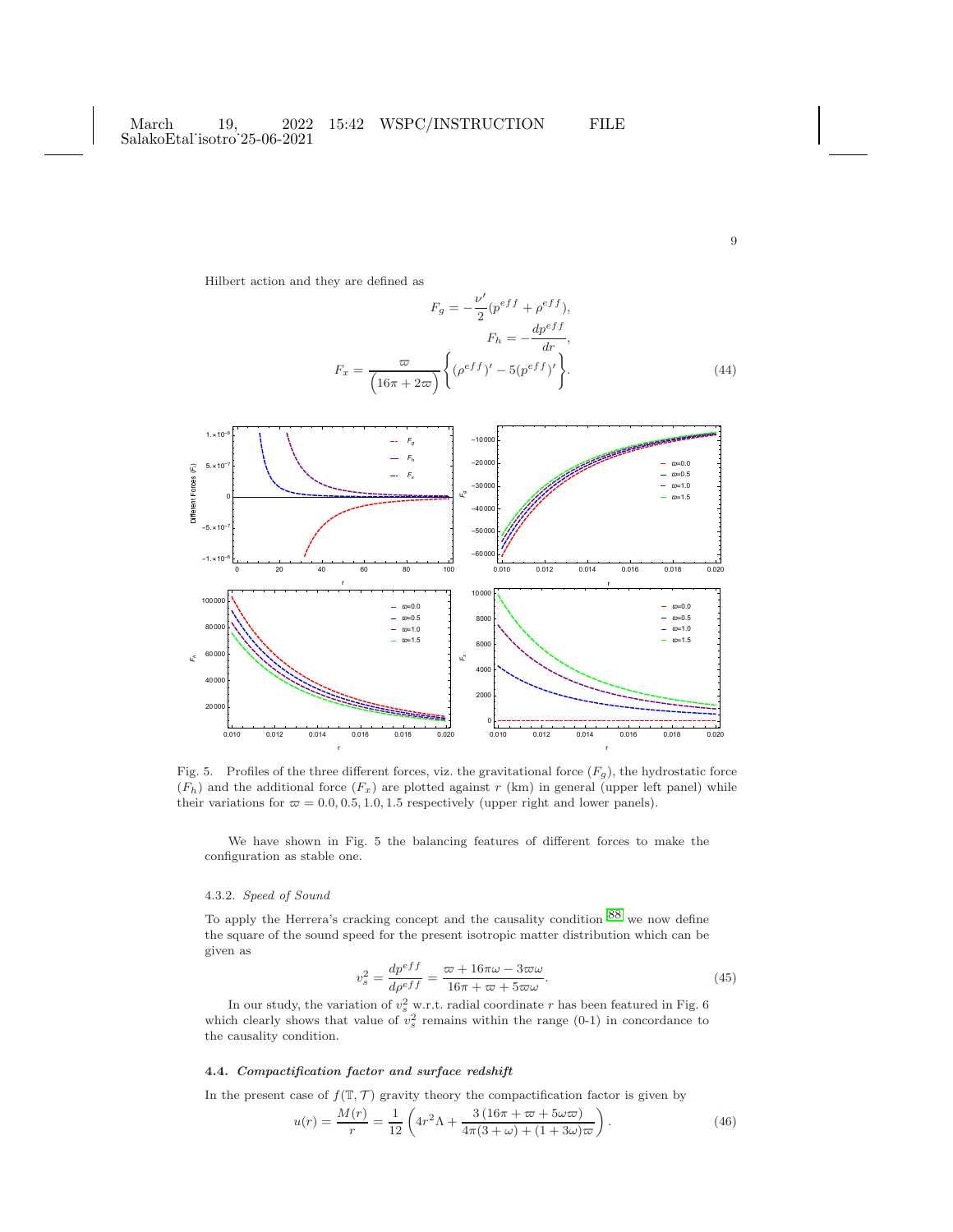

Fig. 6. Variation of square of the sound speed is plotted with respect to the radial coordinate  $r$ (km) for  $\varpi = 0.0, 0.5, 1.0, 1.5$ .

Therefore, in terms of the compactification factor we can now define the surface redshift as

 $\sqrt{6}$ 



Fig. 7. The compactness factor  $u(r)$  and surface redshift  $(Z_s)$  are plotted with respect to the radial coordinate r (km) for  $\varpi = 0.0, 0.5, 1.0, 1.5$ .

Figs. 7 shows the compactification factor and surface redshift, respectively, in the left and right panels.

#### 5. Discussion and conclusion

In the present work our motivation was to investigate compact stars, specifically quark stars, under  $f(\mathbb{T}, \mathcal{T})$  gravity where we have basically considered a different form in r.h.s. of the field equations in terms of torson scalar and trace of the energy-momentum tensor. To keep the model simplest one, we also consider the spacetime as spherical and static. Accordingly, unlike the previous investigation [68](#page-12-25) here we have exempted anisotropy and also have exploited the technique of CKV to make the nonlinear equations easily solvable. The solutions obtained are interesting as far as different physical checklists via graphical plots are concerned and can be put in a brief as follows:

(1) In Fig. 1 we have plotted metric potentials with respect to r for  $\varpi$  = 0.0, 0.5, 1.0, 1.5 which exhibit usual physical features, i.e. both the metric potentials have finite values at the centre and they monotonically increase from the centre to the surface.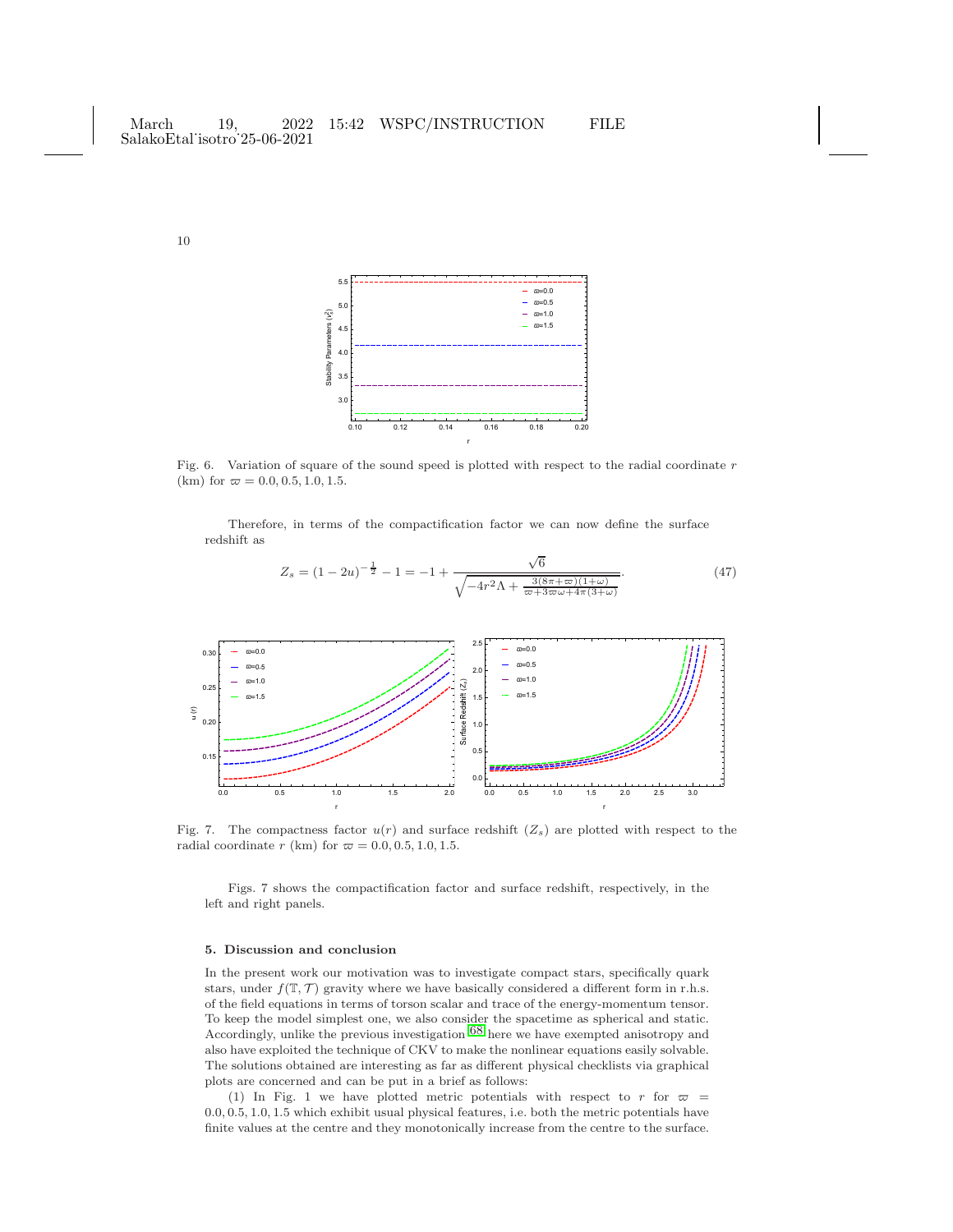(2) In Fig. 2, the effective density and pressure profiles are also interesting which drop down from very high values to the low values. In other words, this figure features that both  $\rho^{eff}$  and  $p^{eff}$  have maximum values at the centre and they gradually decrease to reach the minimum value at the surface and validates the physical viability of the obtained solutions. This also confirms that our system is free from any singularities, viz., either geometrical or physical singularity.

(3) We have plotted the energy conditions in Fig. 3 and note that all the conditions, viz. NEC, WEC and SEC have fulfilled the physical criteria for our obtained solution.

(4) Based on Eq. [\(41\)](#page-6-0) we have plotted the Mass-Radius relationship in Fig. 4 and observe that there is a central core of the star with a finite radius of 8 km. It is also notable that  $M(r)/r \leq 0.44$  as the condition imposed by Buchdahl <sup>87</sup>.

(5) We have analyzed stability of the model star under the heads (i) TOV equations and (ii) sound speed. From Fig. 5 one can note that the forces under action balance each other to make the spherical distribution stable. In this context its worthy to mention that according to Jasim et al. [73](#page-12-30) the stellar properties of any compact object are dependent on its internal structure, which is described by the EOS. The stability of the compact stellar system can be obtained when the inward gravitational force should be counter balanced by the repulsive and outward forces produced inside the stellar object in such a way that the resultant force on the system would be zero. They argue that this is essential as otherwise a small perturbation will cause the system to be unstable. On the other hand, Fig. 6 indicates that the prescribed condition of sound speed, i.e.  $0 < v_s^2 < 1$ , is maintained.

(6) In Figs. 7 we have shown the behaviour of the compactification factor and surface redshift (left and right panels) both are exhibiting physically viable features. In this connection we are interested to mention that the compactification factor for a static, spherically symmetric, perfect fluid star classifies the stellar objects into different categories as follows <sup>89</sup>: (i) normal star:  $M/R \sim 10^{-5}$ , (ii) white dwarf:  $M/R \sim 10^{-3}$ , (iii) neutron star:  $10^{-1}$  <  $M/R$  <  $1/4$ , (iv) ultra-dense compact star:  $1/4$  <  $M/R$  <  $1/2$  and (v) black hole:  $M/R = 1/2$ . On the other hand, according to Barraco and Hamity <sup>[90](#page-13-11)</sup> for an isotropic star the redshift must be  $\leq 2$ , provided the Cosmological constant is absent. Therefore, from Fig. 7 it is evident that the model represents a stable and ultra-dense strange star.

(7) In all the Figs. 1 - 7, one can note that  $\varpi = 0.0$  represents the GR case while the other values, viz.,  $\varpi = 0.5, 1.0, 1.5$  are representatives of the  $f(\mathbb{T}, \mathcal{T})$  gravity theory. The results of the different plots of the physical parameters demonstrate that non-zero values of  $\varpi$  have definite impact on the distribution of the fluid sphere, e.g. in Fig. 7, as we go on increasing the value of  $\varpi$  both the physical parameters, i.e. the compactification factor as well as surface redshift get increased in their respective values. Therefore, specifically the higher values of  $\varpi$  provide more condense strange star. Thus, overall inspection indicates that there is a direct proportionality between the modified gravity parameter and physical parameters of the model. This feature is therefore a distinct difference between Einstein's GR and its modified theory and hence provides justification for considering modification in GR in the present model.

To conclude we have found a new type of stable compact configuration, which can be used for confrontation with the observational data, extending astrophysical probes for models of modified gravity.

#### Acknowledgement

CR and SR thank IUCAA, Pune, India for hospitality and support during an academic visit where a part of this work is accomplished. The research by M.K. was financially supported by Southern Federal University, 2020 Project VnGr/2020-03-IF.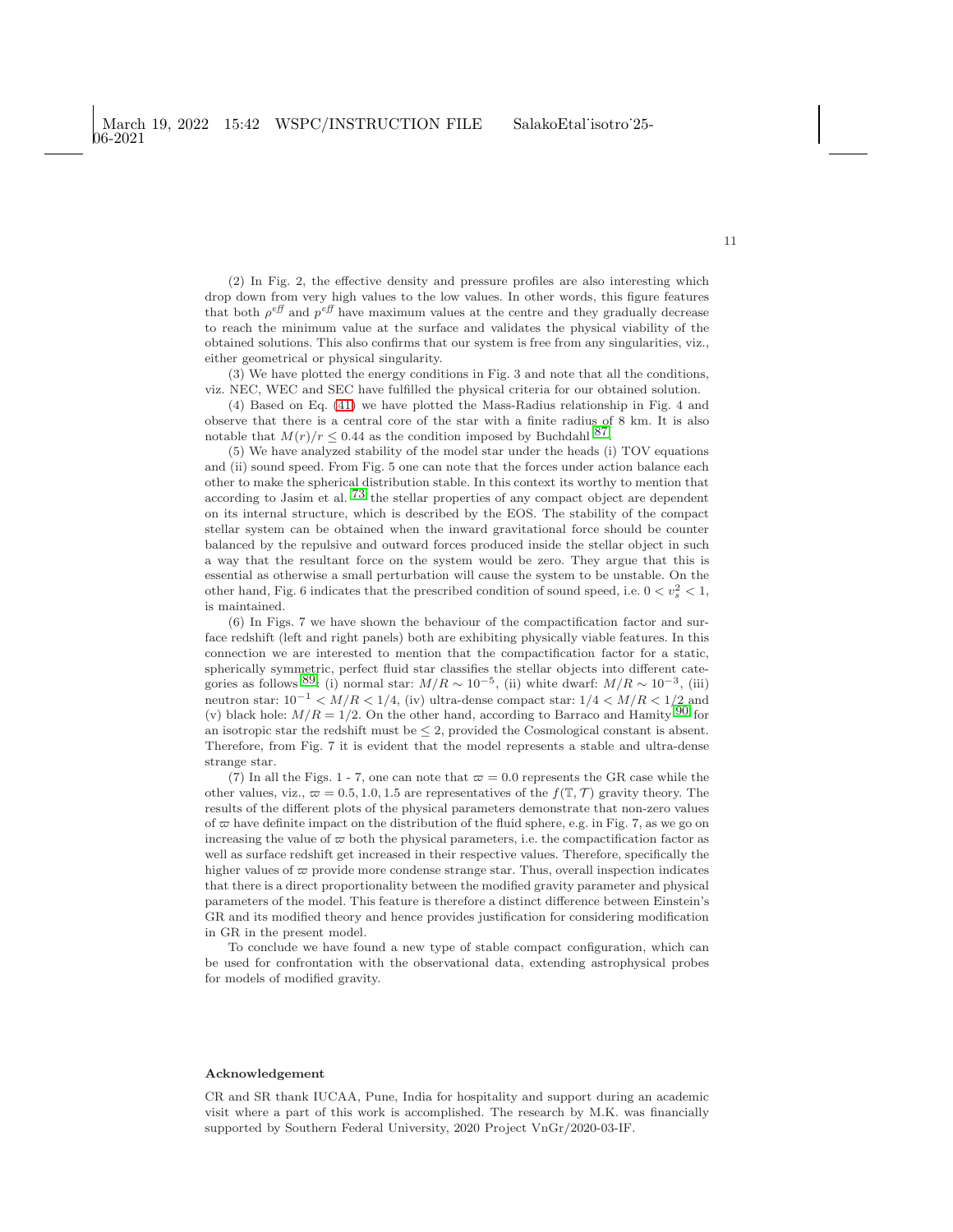#### References

- <span id="page-11-0"></span>1. K. Schwarzschild, Sitz. Preu. Akad. Wissenchaften, Berlin Phys. Math. Klasse 189 (1916).
- <span id="page-11-1"></span>2. K. Schwarzschild, Sitz. Preu. Akad. Wissenchaften, Berlin Phys. Math. Klasse 424 (1916).
- <span id="page-11-3"></span><span id="page-11-2"></span>3. J.R. Oppenheimer, G.M. Volkoff, Phys. Rev. D 55 (1939) 374.
- <span id="page-11-4"></span>4. R.C. Tolman, Phys. Rev. D 55 364 (1939).
- <span id="page-11-5"></span>5. M.S.R. Delgaty, K. Lake, Comput. Phys. Commun. 115 (1998) 395.
- <span id="page-11-6"></span>6. I. Bombaci, I. Parenti, I. Vidana, Astrophys. J. 614 (2004) 314.
- <span id="page-11-7"></span>7. J. Staff, R. Ouyed, M.A. Bagchi, Astrophys. J. 667 (2007) 340.
- <span id="page-11-8"></span>8. M. Herzog, F.K. Ropke, Phys. Rev. D 84 (2011) 083002.
- <span id="page-11-9"></span>9. J.A. Wheeler, Geometrodynamics (Academic Press, New York, p. 25, 1962).
- <span id="page-11-10"></span>10. A. Kamenschik, U. Moschella, V. Pasquier, Phys. Rev. Lett. B 511 (2001) 265.
- <span id="page-11-11"></span>11. T. Padmanabhan, T.R. Chaudhury, Phys. Rev. D 66 (2002) 081301.
- <span id="page-11-12"></span>12. M.C. Bento, O. Bertolami, A.A. Sen, Phys. Rev. D 66 (2002) 043507.
- <span id="page-11-13"></span>13. R.R. Caldwell, Phys. Lett. B 545 (2002) 23.
- <span id="page-11-14"></span>14. S. Nojiri, S.D. Odintsov, Phys. Lett. B 562 (2003) 147.
- <span id="page-11-15"></span>15. S. Nojiri, S.D. Odintsov, Phys. Lett. B 565 (2003) 1.
- <span id="page-11-16"></span>16. A.G. Riess, et al. Astrophys. J. 607 (2004) 665.
- <span id="page-11-17"></span>17. D.G. Eisenstein, et al.: Astrophys. J. 633 (2005) 560.
- <span id="page-11-18"></span>18. P. Astier, et al.: Astron. Astrophys. 447 (2006) 31.
- <span id="page-11-19"></span>19. D.L. Spergel, et al.: Astrophys. J. Suppl. 170 (2007) 377.
- <span id="page-11-20"></span>20. S. Nojiri, S.D. Odintsov, Phys. Rev. D 68 (2003) 123512.
- <span id="page-11-21"></span>21. S.M. Carroll, V. Duvvuri, M. Trodden, M.S. Turner, Phys. Rev. D 70 (2004) 043528.
- <span id="page-11-22"></span>22. G. Allemandi, A. Borowiec, M. Francaviglia, S.D. Odintsov, Phys. Rev. D 72 (2003) 063505.
- <span id="page-11-23"></span>23. S. Nojiri, S.D. Odintsov, Int. J. Geom. Method. Mod. Phys. 04 (2007) 115.
- <span id="page-11-24"></span>24. O. Bertolami, C.G. Bohmer, T. Harko, F.S.N. Lobo, Phys. Rev. D 75 (2007) 104016.
- <span id="page-11-25"></span>25. G.R. Bengochea, R. Ferraro, Phys. Rev. D 79 (2009) 124019.
- <span id="page-11-26"></span>26. E.V. Linder, Phys. Rev. D 81 (2010) 127301.
- <span id="page-11-27"></span>27. K. Bamba, C.Q. Geng, S. Nojiri, S.D. Odintsov, Eur. Phys. Lett. 89 (2010) 50003.
- <span id="page-11-28"></span>28. K. Bamba, S.D. Odintsov, L. Sebastiani, S. Zerbini, Eur. Phys. J. C 67 (2010) 295.
- <span id="page-11-29"></span>29. M.E. Rodrigues, M.J.S. Houndjo, D. Momeni, R. Myrzakulov, Can. J. Phys. 92 (2014) 173.
- <span id="page-11-30"></span>30. T. Harko, F.S.N. Lobo, S. Nojiri, S.D. Odintsov, Phys. Rev. D 84 (2011) 024020.
- <span id="page-11-31"></span>31. T. Harko, Phys. Lett. B 669 (2008) 376.
- <span id="page-11-32"></span>32. Y. Bisabr, Phys. Rev. D 86 (2012) 044025.
- <span id="page-11-33"></span>33. M. Jamil, D. Momeni, R. Muhammad, M. Ratbay, Eur. Phys. J. C 72 (2012) 1999.
- 34. F.G. Alvarenga, A. de la Cruz-Dombriz, M.J.S. Houndjo, M.E. Rodrigues, D. Saez-Gomez, Phys. Rev. D 87 (2013) 103526.
- <span id="page-11-35"></span><span id="page-11-34"></span>35. H. Shabani, M. Farhoudi, Phys. Rev. D 88 (2013) 044048.
- <span id="page-11-36"></span>36. H. Shabani, M. Farhoudi, Phys. Rev. D 90 (2014) 044031.
- <span id="page-11-37"></span>37. R. Zaregonbadi, M. Farhoudi, Gen. Rel. Grav. 48 (2016) 142.
- <span id="page-11-38"></span>38. H. Shabani, Int. J. Mod. Phys. D 26 (2017) 1750120.
- <span id="page-11-39"></span>39. H. Shabani, A.H. Ziaie, Eur. Phys. J C 77 (2017) 31.
- 40. E.L.B. Junior, M.E. Rodrigues, I.G. Salako, M.J.S. Houndjo, Class. Quant. Gravit. 33 (2014) 125006.
- <span id="page-11-41"></span><span id="page-11-40"></span>41. I.G. Salako, A. Jawad, S. Chattopadhyay, Astrophys. Sp. Sci. 358 (2015) 13.
- 42. M. G. Ganiou, Ines G. Salako, M. J. S. Houndjo and J. Tossa, Int. J. Theor. Phys. 55 (2016) 3954.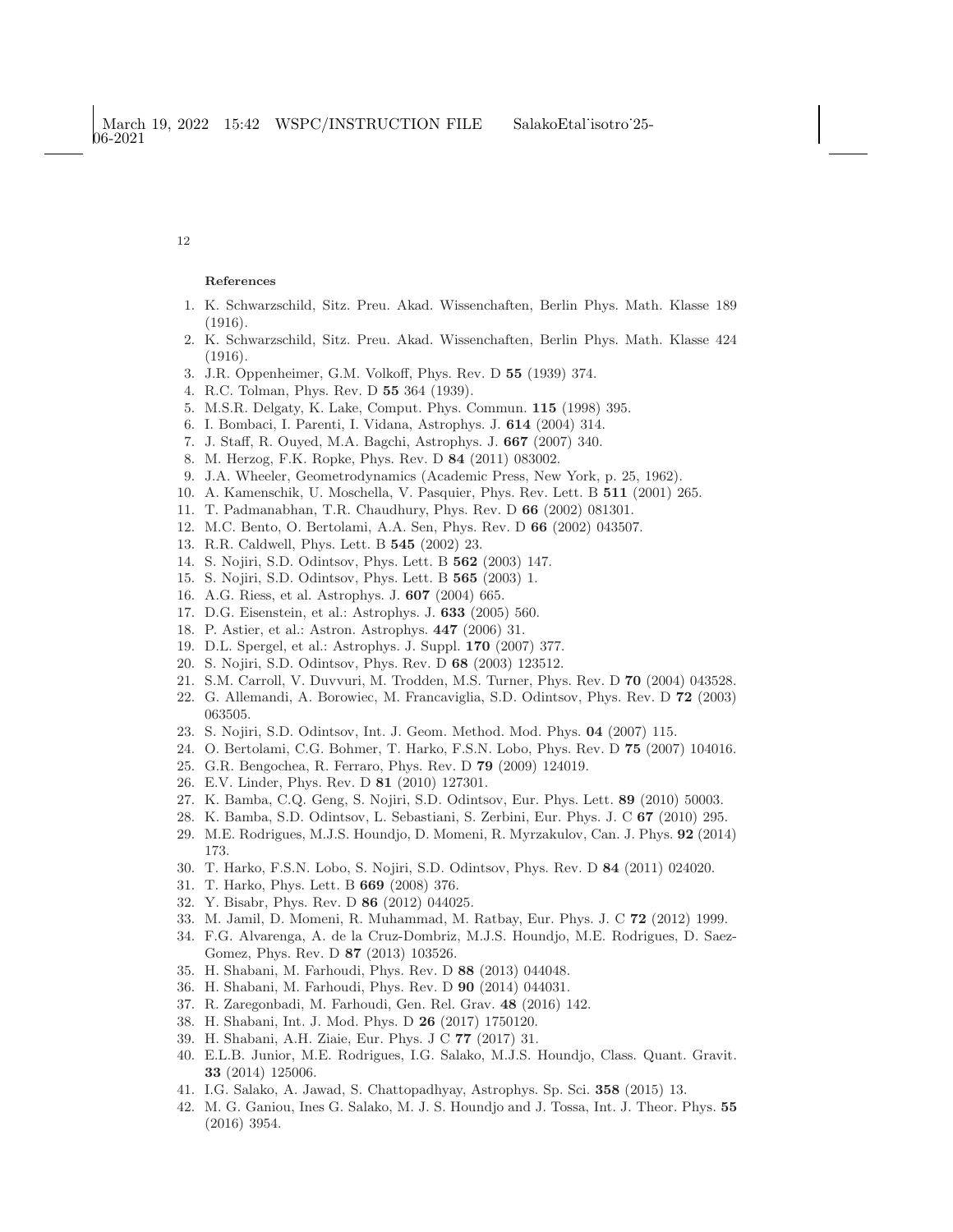- <span id="page-12-1"></span><span id="page-12-0"></span>43. M. G. Ganiou, Ines G. Salako, M. J. S. Houndjo and J. Tossa, Astrophys. Space Sci. 361 (2016) 57.
- 44. Ines G. Salako, A. Jawad and H. Moradpour, Int. J. Geom. Meth. Mod. Phys. 15 (2017) 1850063.
- <span id="page-12-2"></span>45. S. Ghosh, A. D. Kanfon, A. Das, M. J. S. Houndjo, Ines G. Salako and S. Ray, Int. J. Mod. Phys. A 35 (2020) 2050017.
- <span id="page-12-4"></span><span id="page-12-3"></span>46. S. Nojiri, S.D. Odintsov, Phys. Lett. B 631 (2005) 1.
- <span id="page-12-5"></span>47. R. Ruderman, Ann. Rev. Astron. Astrophys. 10 (1972) 427.
- <span id="page-12-6"></span>48. L. Herera, N.O. Santos, Phys. Rep. 286 (1997) 53.
- 49. S.M. Hossaein, F. Rahaman, J. Naskar, M. Kalam, S. Ray, Int. J. Mod. Phys. D 21 (2012) 1250088.
- <span id="page-12-9"></span><span id="page-12-7"></span>50. M. Kalam, F. Rahaman, S. Molla, S.M. Hossein, Astrophys. Sp. Sci. 349 (2014) 865.
- <span id="page-12-10"></span>51. P. Bhar, Astrophys. Sp. Sci. 356 (2015) 309.
- <span id="page-12-8"></span>52. G. Abbas, M. Zubair, G. Mustafa, Astrophys. Sp. Sci. 358 (2015) 26.
- 53. F. Rahaman, K. Chakraborty, P.K.F. Kuhfittig, G.C. Shit, M.A. Rahman, Eur. Phys J. C 74 (2014) 3126.
- <span id="page-12-12"></span><span id="page-12-11"></span>54. J.D.V. Abranil, M. Malheiro, J. Cosmol. Astropart. Phys. 11 (2016) 012.
- <span id="page-12-13"></span>55. M.H. Murad, Astrophys. Sp. Sci. 361 (2016) 20.
- <span id="page-12-14"></span>56. A.M. Oliveira, H.F.S. Velten, J.C. Fabris, L. Casarini, Phys. Rev. D 92 (2015) 044020.
- <span id="page-12-15"></span>57. M. Sarif, A. Waseem, Eur. Phys. J. C 78 (2018) 868.
- <span id="page-12-16"></span>58. P. Saha, U. Debnath, Adv. High Energy Phys. 3901790 (2018).
- <span id="page-12-17"></span>59. S.K. Maurya, F. Tello-Ortiz, Eur. Phys. J. C 79 (2019) 85.
- <span id="page-12-18"></span>60. A.K. Prasad, J. Kumar, S.K. Maurya, B. Dayanandan, Astrophys. Sp. Sci. 364 (2019) 66.
- <span id="page-12-19"></span>61. P. Saha, U. Debnath, Eur. Phys. J. C 79 (2019) 919.
- <span id="page-12-20"></span>62. G. Abbas, M.R. Shahzad, Astrophys. Sp. Sc. 364 (2019) 50.
- <span id="page-12-21"></span>63. M.R. Shahzad, G. Abbas, Int. J. Geom. Meth. Phys. 16 (2019) 1950132.
- <span id="page-12-22"></span>64. H. Nazar, G. Abbas, Chin. J. Phys. 63 (2020) 436.
- <span id="page-12-23"></span>65. F. Rahaman, R. Sharma, S. Ray, R. Maulick, I. Karar, Eur. Phys. J. C 72 (2012) 2071.
- <span id="page-12-24"></span>66. D. Deb, B.K. Guha, F. Rahaman, S. Ray, Phys. Rev. D 97 (2018) 084026.
- <span id="page-12-25"></span>67. D. Deb, F. Rahaman, S. Ray, B.K. Guha, J. Cosmol. Astropart. Phys. 03 (2018) 044.
- <span id="page-12-26"></span>68. I.G. Salako, M. Khlopov, S. Ray, M.Z. Arouko, P. Saha, U. Debnath, Universe 6 (2020) 167.
- <span id="page-12-27"></span>69. D. Deb, S. Roy Chowdhury, B.K. Guha, S. Ray, arxiv 2016, arxiv 1611.2053.
- <span id="page-12-28"></span>70. A. Chodos, R.L. Jaffe, K. Johnson, C.B. Thorn, V.F. Weisskopf, Phys. Rev. D 9 (1974) 3474.
- 71. T. Harko, F.S.N. Lobo, G. Otalora, E.N. Saridakis, J. Cosmol. Astropart. Phys. 12 (2014) 021.
- <span id="page-12-30"></span><span id="page-12-29"></span>72. A. Aziz, S. Ray, F. Rahaman, M. Khlopov, B.K. Guha, Int. J. Mod. Phys. D 28 (2019) 1941006.
- 73. M.K. Jasim, S.K. Maurya, S. Ray, D. Shee, D. Deb, F. Rahaman, Resul. Phys. 20 (2021) 103648.
- <span id="page-12-31"></span>74. S. Biswas, D. Deb, S. Ray, B.K. Guha, Anisotropic charged strange stars in Krori-Barua spacetime under  $f(R, \mathcal{T})$  gravity, Accepted in Ann. Phys. (2021).
- 75. M.H. Daouda, M.E. Rodrigues and M.J.S. Houndjo, Eur.Phys.J. C 71 (2011) 1817.
- <span id="page-12-32"></span>76. M.H. Daouda, M.E. Rodrigues, M.J.S. Houndjo, Eur. Phys. J. C 72 (2012) 1890.
- 77. J.L. Zdunik, T. Bulik, W. Kluzniak, P. Haensel, D. Gondek-Rosinska, Astron. Astrophys. 359 (2000) 143.
- <span id="page-12-33"></span>78. C. Maieron, M. Baldo, G.F. Burgio, H.J. Schulze, Phys. Rev. D 70 (2004) 043010.